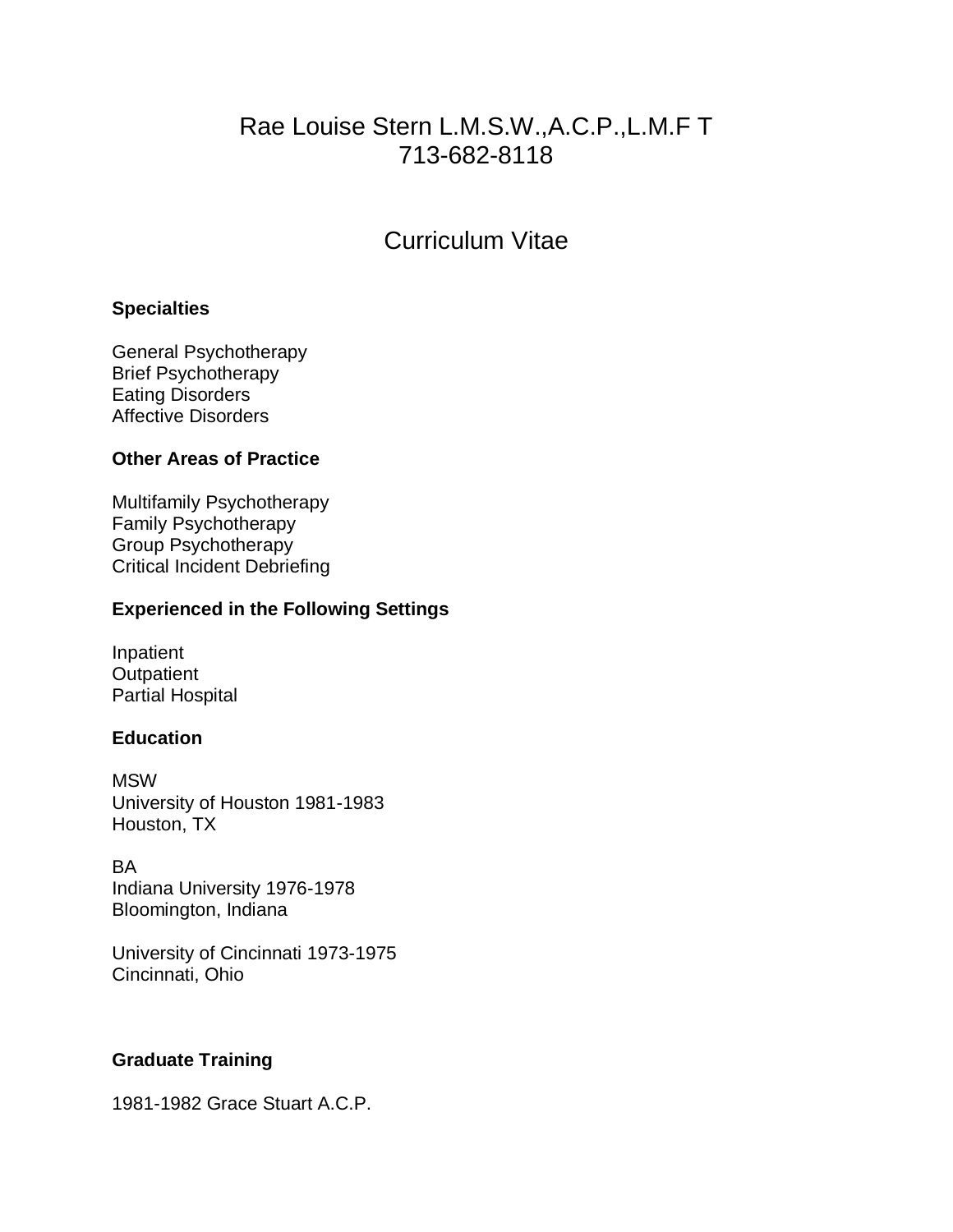Low Vision Clinic University of Houston

1982-1983 Baylor Outpatient Clinic, Department of Psychiatry

## **Post Graduate Training**

1983-1984 Eating Disorder supervision at the Baylor Psychiatry Clinic with Dr. Mariame Aviles

2003 Basic Critical Incident Stress Management, Mitchell Model

2005 Advanced Best Practices Critical Incident Response

### **Employment History**

1983-1988 Post Oak Psychiatry Associates

1988-Present Outpatient Practice

Years of Clinical Experience 1983-Present, 26-years

### **Honors and Distinctions**

NASW Texas Special Interest Committee on Private Practice appointed 2001-2003

West Central Coalition Co-Chair 1996 Delegate Assembly National Association of Social Workers, Elected 1993

National Association of Social Workers Chair Texas State Private Practice Committee 1993-1994

National Association of Social Workers Texas State Private Practice Committee, appointed 1991-1993

Delegate National Association of Social Workers 1990, 1993 Delegate Assembly. Both elected offices.

Chairperson Private Practice Committee Houston Unit, National Association of Social Workers, October 1988-1990

Town and Country Magazine, March 1988 Listed in National Guide to Finding the Right Psychotherapist- Eating Disorders

Chairperson Public Relations Houston Unit, National Association of Social Workers 1984-1988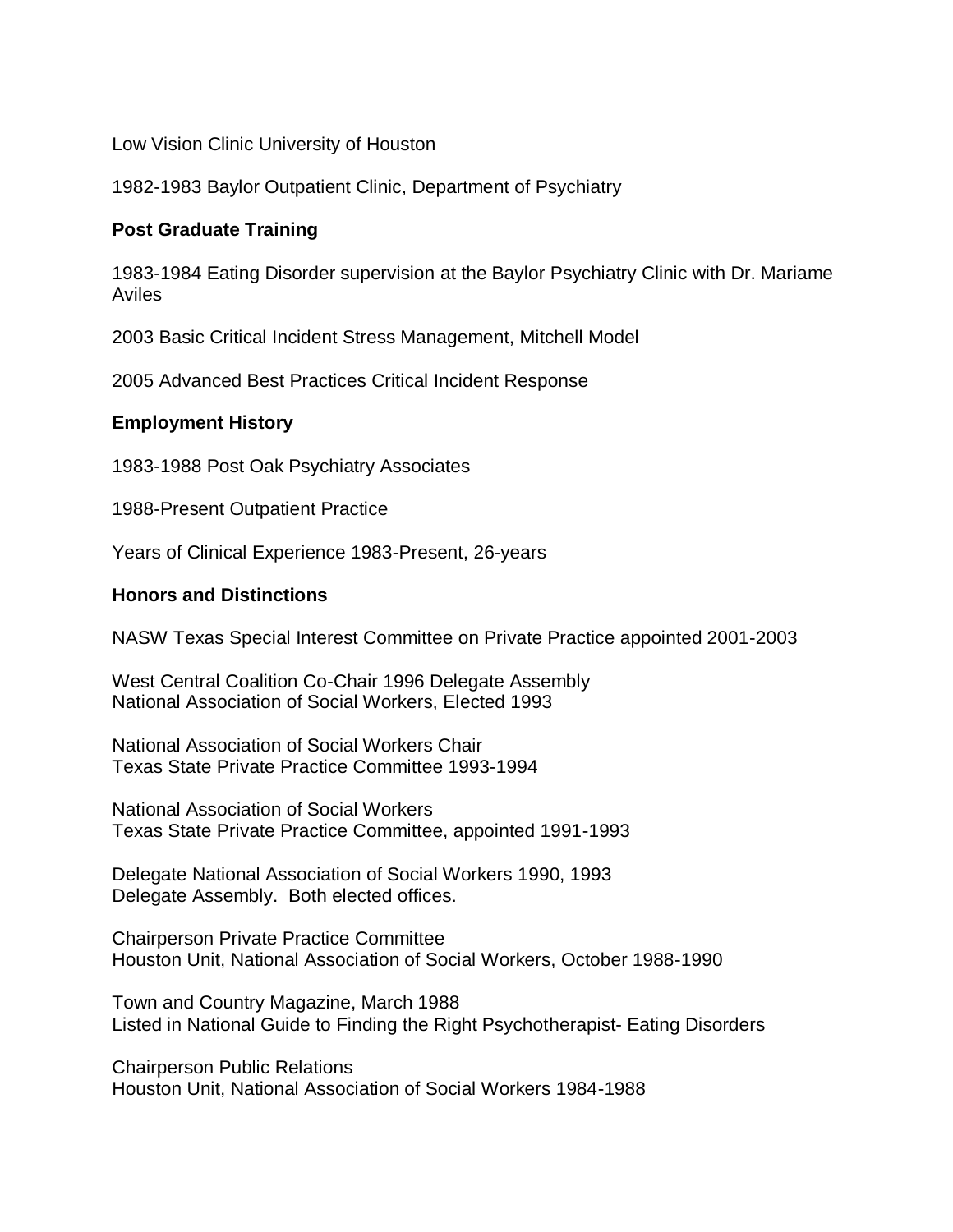Graduate Student Director, Texas State Board National Association of Social Workers 1982-1983

Graduate Student Representative from the University of Houston Graduate School of Social Work to the Houston Unit of the National Association of Social Workers 1982-1983

## **Licensure**

Social Work Texas Certification Number 09994 Advanced Clinical Practitioner 1989 Texas Association of Marriage and Family Therapists Number 2699-035782

### **Professional Organizations**

National Association of Social Workers

Texas Association of Marriage and Family Therapists

### **Program Development and Research**

1986 Consulted on the development of young adult, in-patient unit at Gulf Pines **Hospital** 

1985 Developed Special Services Program, a brief therapy model for outpatients at reduced fees.

1984 Research Project Interdisciplinary Teams in Psychiatric Practice for Post Oak Psychiatry.

1984 Developed Post Oak Psychiatry Outpatient Eating Disorders Program.

1983 Developed Post Oak Psychiatry Weight Management Program with Manuel J. Cortez, M.D.

#### **Related Experience and Activities**

1983-Present: Vast experience with ages 17 to 70 with many varied kinds of psychosocial and psychological problems.

1983: Presenter- Mental Health Association Speaker's Bureau.

1983: Presented "Attaining Life Goals" at Mitchell Energy